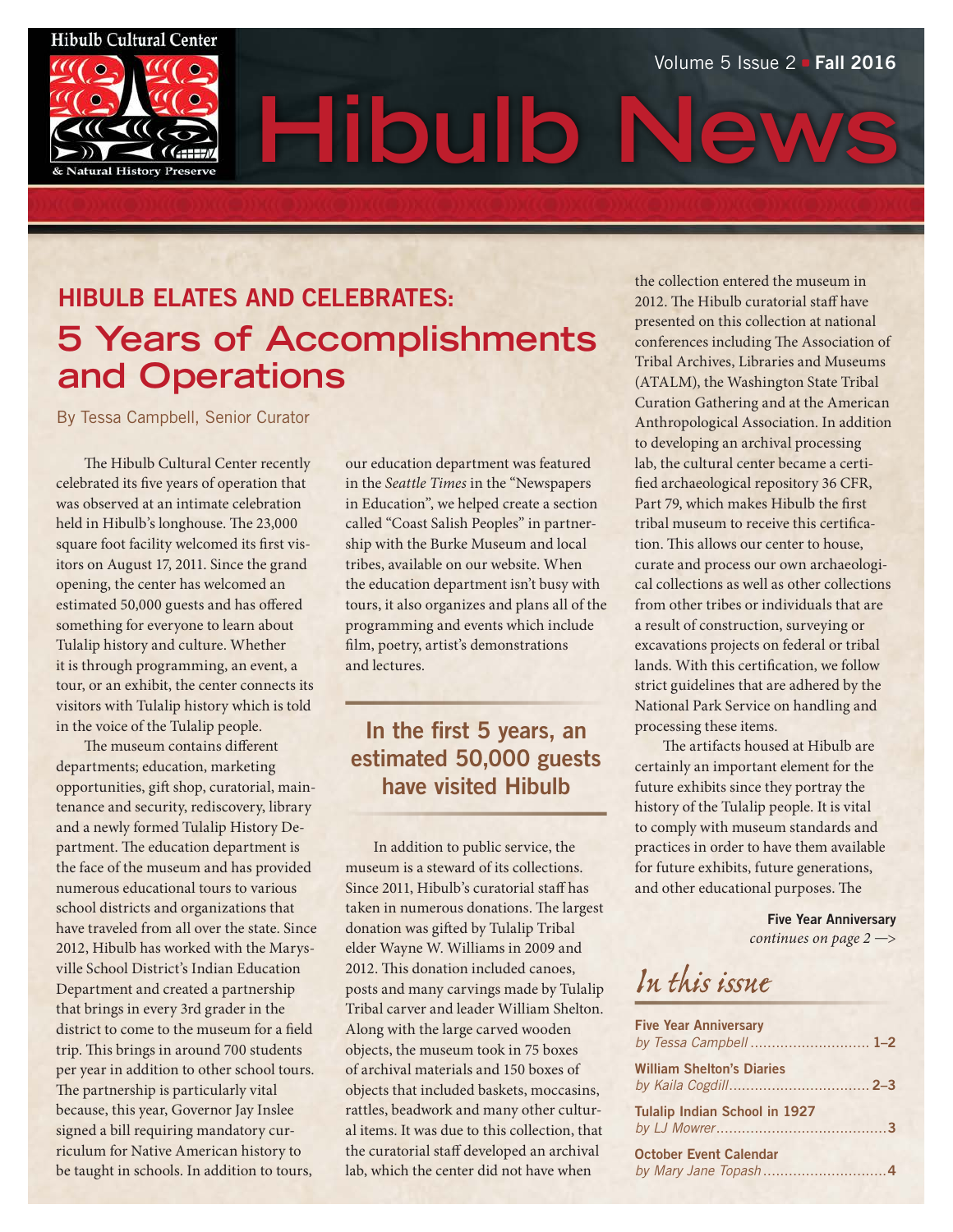#### <— *continued from page 1* Five Year Anniversary

rotating exhibits in Hibulb's temporary gallery are what draw in our visitors. Through the words of our former manager, Hank Gobin, stated that he wanted a rotating exhibition otherwise the center would be stagnant. Since 2011, Hibulb has had six major rotating exhibitions in its 2,000 square foot temporary gallery and two mini-exhibitions in the atrium. Our very first temporary exhibition, which was part of our grand opening, was *Warriors We Remember* which honored our Tulalip veterans and active military who have served or are currently serving in the military. Since this exhibit, we have borrowed exhibits from other institutions, such as *Ramp it Up: Skateboarding in Native America* from the Smithsonian Institution or we have developed in-house by Hibulb staff. Some of these were *Coast Salish Inheritance, Coast Salish Canoes: A Journey with our Ancestors* and our most recent exhibit *Vibrant Beauty: Colors of our Collection.* Other exhibits have been developed in collaboration with other museums such as *Roots of Wisdom. Native Knowledge. Shared Science.* This exhibit was created through a partnership with the Oregon Museum of Science and Industry and three other tribal organizations. Last, the exhibition *Project 562: Natural Wanderment* was developed in partnership with Tulalip Tribal photographer Matika Wilbur.

Over the past five years, the Hibulb Cultural Center has been as dynamic as the culture it preserves. Hank Gobin always stated the importance of calling Hibulb a "cultural center" in lieu of "museum" because he wanted the center to reflect our culture which is still very much active and alive, not stagnant. The Hibulb Cultural Center has all of its members, visitors and community to thank for all of their support to help keep the cultural fires burning.

## ARCHIVIST IN CHIEF: **William Shelton's Legacy Lives on Through his Diaries**

By Kaila Cogdill, Assistant Curator

Tulalip Tribal member, Wayne Williams, the grandson of Chief William Shelton *(Wha-Cha-Dub)* donated his family's collection to the Hibulb Cultural Center and Natural History Preserve in 2012. Chief Shelton (1868–1938), was a tribal leader, police chief, storyteller, author, and carver. Part of the collection (circa 1880s–present) consisted of over 70 boxes of documents, letters, photographs, books, and even diaries. Hibulb Cultural Center staff and volunteers are working on processing this unique collection and rehousing the material in proper archival storage with the intent that the tribal community will utilize the collection.

However, very little is known about his diaries. As the assistant curator, a job I began in 2014, my first assignment was to transcribe one of Chief Shelton's diaries (circa 1905–1910). The collection contains twelve diaries and they date from early 1900 until 1935.

In his diary, he writes about helping at the Tulalip Indian Boarding School, attending community gatherings, documenting community births and deaths, making wooden coffins for funerals, traveling with family to British Columbia (which he did in October 1908), and working in the lumberyard. He provides a glimpse of the jobs he did in the lumberyard: On October 10, 1905 he writes, "we saw & haul some timber out from the Mill & fix the bridge on the dam & ageing some planks[.] In the evening boat came & Tom & I work down at the ware house[.] "

 He also discusses his community engagements of playing the fiddle at dances, his public presentations to clubs



like the campfire girls and the boy scouts and historical societies, preparing salmon for the "Everett people," racing canoes on Whidbey Island, and attending baseball games involving the local community and neighboring towns. In one entry dated June 4, 1905, Chief Shelton says, "Sunday Dr[.] Buchanan got me to drive the team for Mr[.] Evans to town[.] Lummi & Tulalips play at Marysville[.] Tulalip got one game[.] Lummi got the best game."

Much has been referenced about his friendships with non-natives. An article in *The Herald* in 2012 discusses Chief Shelton's philosophy of being hospitable toward non-natives. According to *The Herald* piece, in a 1932 *Seattle Times*  article, Shelton shares his thoughts about assimilation: "As long as we stay apart from the White Brothers and live among ourselves on reservations, we will never get anyplace. We must mix. We must be one with the White Brothers." In fact, his relationship with non-natives including the school superintendent, Dr. Charles M. Buchanan is well documented. This friendship was mutual. In a letter from Dr. Buchanan to the Commissioner of Indian Affairs dated in 1913, Dr. Buchanan praises Chief Shelton's work ethic and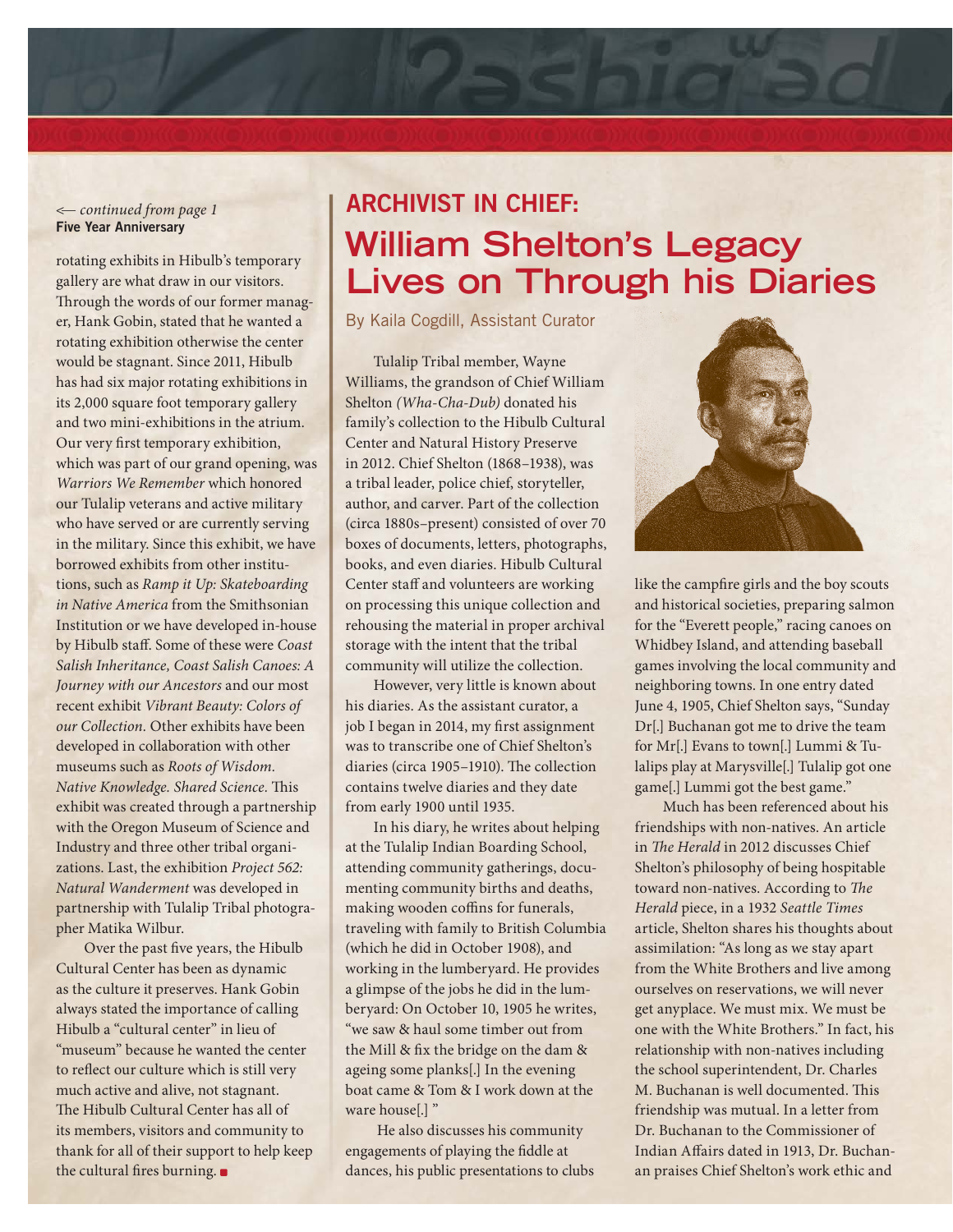refers to him affectionately as "our Indian friend." During Dr. Buchanan's trips out of state, he would exchange letters with Chief Shelton. This correspondence is indicated in the diary: March 29, 1909: "I got letter from S.F. Johnson and Dr[.] C.M. Buchanan."

As I was reviewing his diary what struck me as significant was his commitment to writing an entry almost every day—even on days he was feeling ill. After discussing this aspect with cultural center staff, I was told he believed in writing everything down so it would be preserved for future generations. During a time when the written word was controlled and narrated by non-native society, Chief Shelton was using the written word to educate his tribal community as well as non-natives about the importance of his culture, history, and traditions thereby ensuring that his perspective would continue to be heard today.

It has been a privilege to help transcribe one of Chief Shelton's diaries. As both a curator and an anthropologist who has worked with indigenous communities in Mexico as well as in the American Southwest, it is rare to find material dating from the late-1800 to early-1900s written from the perspective of a Native American. We hope to continue to preserve Chief Shelton's documents so that his legacy can continue to be shared with the tribal community.

#### EXHIBIT NOW OPEN



*History Minute*

### **Tulalip Indian School in 1927**

By LJ Mowrer, Librarian

A letter to the *Puget Sound Mail* newspaper in 1927 described a visit to the Tulalip Indian School. Mrs. Wendell R. Whitney, along with her friends the Reverend and Mrs. B.V. Bradshow, took a Sunday drive from Skagit county and traveled on a gravel road through beautiful woods, then along a beach to a "lovely little bay" and on up to the Tulalip school campus.

There were over 200 Indian boys and girls enrolled at the school. Mrs. Whitney wrote that, "Most of those accepted at the school are either homeless, or children whose parents live in regions inaccessible to schools."

On this particular Sunday, Mrs. Whitney described the members of the Tulalip Indian band practicing a drill: "They marched in splendid order, and it was thrilling to see the little tots in the first grade keep step with the bigger children and the way they kept in line!" The children lived under "military tradition," marching in formation to their classrooms, the dining rooms and to the chapel.

The visitors watched the children march into the dining room, where one older student was in charge of five other, younger students at each of the dining tables. "They march around to their places and remain standing until a bell is rung when they all join in prayer, after which at another signal, they are seated."

There were two dormitories, one for boys and one for girls. In each, there was one large room for the smaller children and another for the older students. Showers, baths, and dressing rooms,

with a locker for every student, were in the basements.

The boys took manual training classes and the girls attended domestic science classes. They were also assigned duties about the school to give them more practical experience—the boys worked in the field and did garden work, while the girls helped in the kitchen and bakery.

The visitors ate in the domestic science room: "Everything shone—not a speck of dust anywhere, and the needle work of the pupils on display in these rooms is very remarkable," wrote Mrs. Whitney.

"The children attending this school learn something they will never forget and no matter what conditions they return to after leaving the school, some of this training will remain to help them through life," wrote Mrs. Whitney. She concluded that "it is a fine thing to visit these schools and see what our government is doing to help our Indian brothers meet the conditions of life."

A different, less benign view of life at the Tulalip school came from a Makah student, Helma Swan, who attended the school before it closed in 1932. She wrote in her autobiography *Singing the Songs of My Ancestors* (University of Oklahoma Press, 2003): "We didn't dare answer our teachers back in any way. They always had a ruler handy; they used to hit our hands with that. 'Hold out your hand!' they'd say. Then the matron used to have a leather strap. It was a wide one, and she was allowed to go ahead and whip us if she wanted."